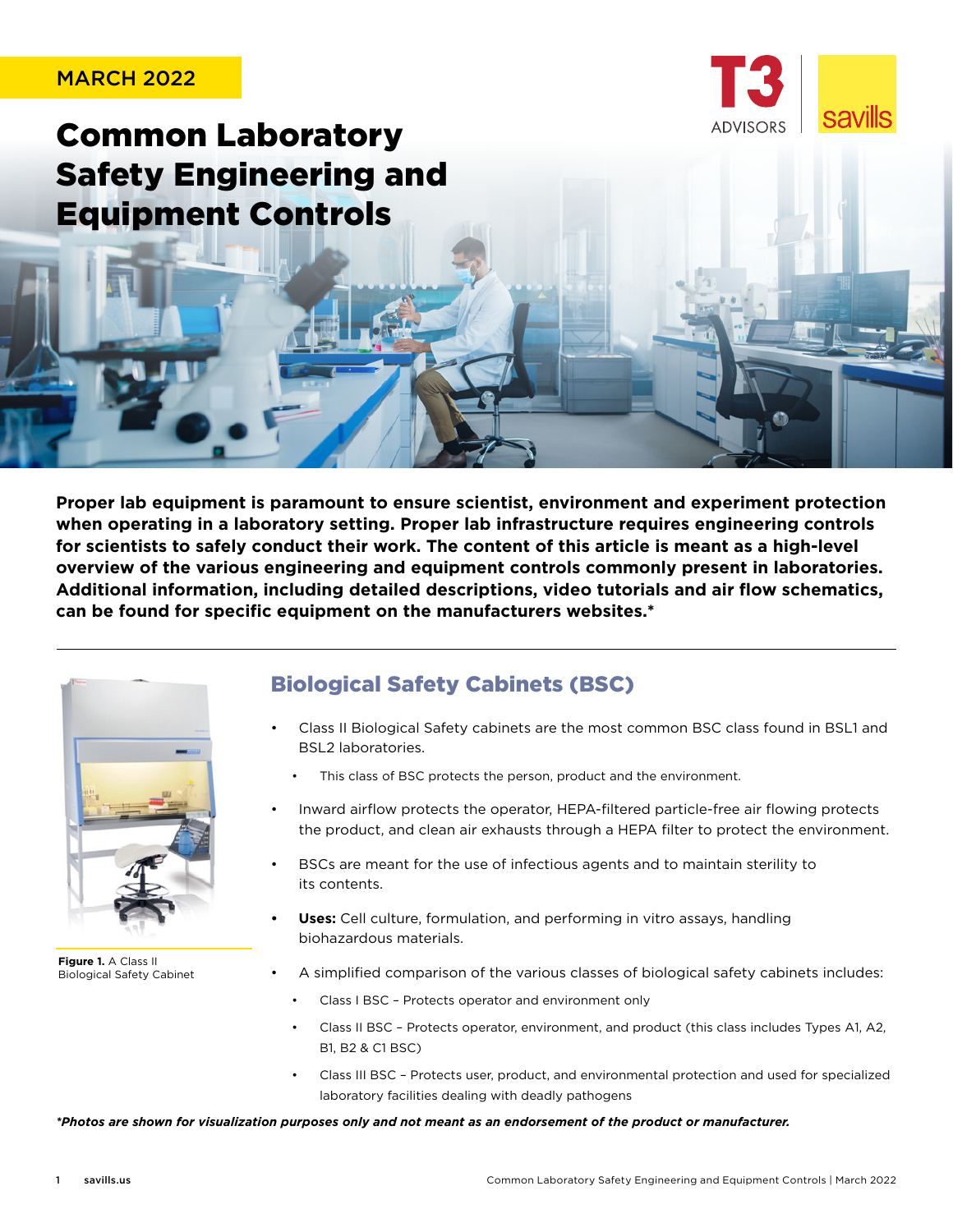

**Figure 2.** Chemical fume hoods (ducted) in a laboratory setting.

| <b>. .</b> |
|------------|
|            |
|            |
|            |
|            |
|            |

**Figure 3.** A benchtop laminar flow hood

# Fume Hoods

- Fume Hoods protect the person and the environment.
- There is no protection from air contaminants for the contents being manipulated within the fume hood.
- There is no HEPA filtration of the air exhausted from ducted fume hoods.
- Ductless fume hoods are less commonly found in chemistry labs as they recirculate the air flow through filters specific for carbon, ammonia and/or formaldehyde.
- **• Uses:** chemical reactions, preparing hazardous drugs, chromatography using organic solvents and manipulating reagents with harmful or dangerous fumes.

### Laminar Flow Hoods

- Laminar flow hoods protect the product within the work surface.
- There is no protection to the user or the outside environment.
- Airflow pushes aerosols and particulates from the work surface towards the operator.
- Laminar flow hoods provide a sterile environment within the work area and should only be used for non-infectious agents.
- Vertical laminar flow hoods are more commonly used than horizontal laminar air flow hoods.
	- Air enters through a HEPA filter at the top of the cabinet and downward towards the work surface to create a sterile work environment.
- Both Biological Safety Cabinets and Laminar Flow Hoods both provide a clean, sterile work area.
- Laminar flow hoods are available as both floor and bench top configurations.
- **• Uses:** Formulation, electronics assembly, contamination sensitive PCR.



**Figure 4.** Ventilated balance enclosure with top mounted HEPA air filtration

# Ventilated Balance Enclosures (VBE)

- Ventilated balance enclosures used for weighing substances with turbulentfree airflow.
- VBEs protect the user from inhaling air particles associated with the compounds being weighed.
- VBEs include HEPA/Blower air filtration and circulate the internal air of the enclosure into the lab.
- VBEs can also be attached to a house exhaust system.
- **• Uses:** Weighing potent compounds, active pharmaceutical ingredients (API) and compounding.